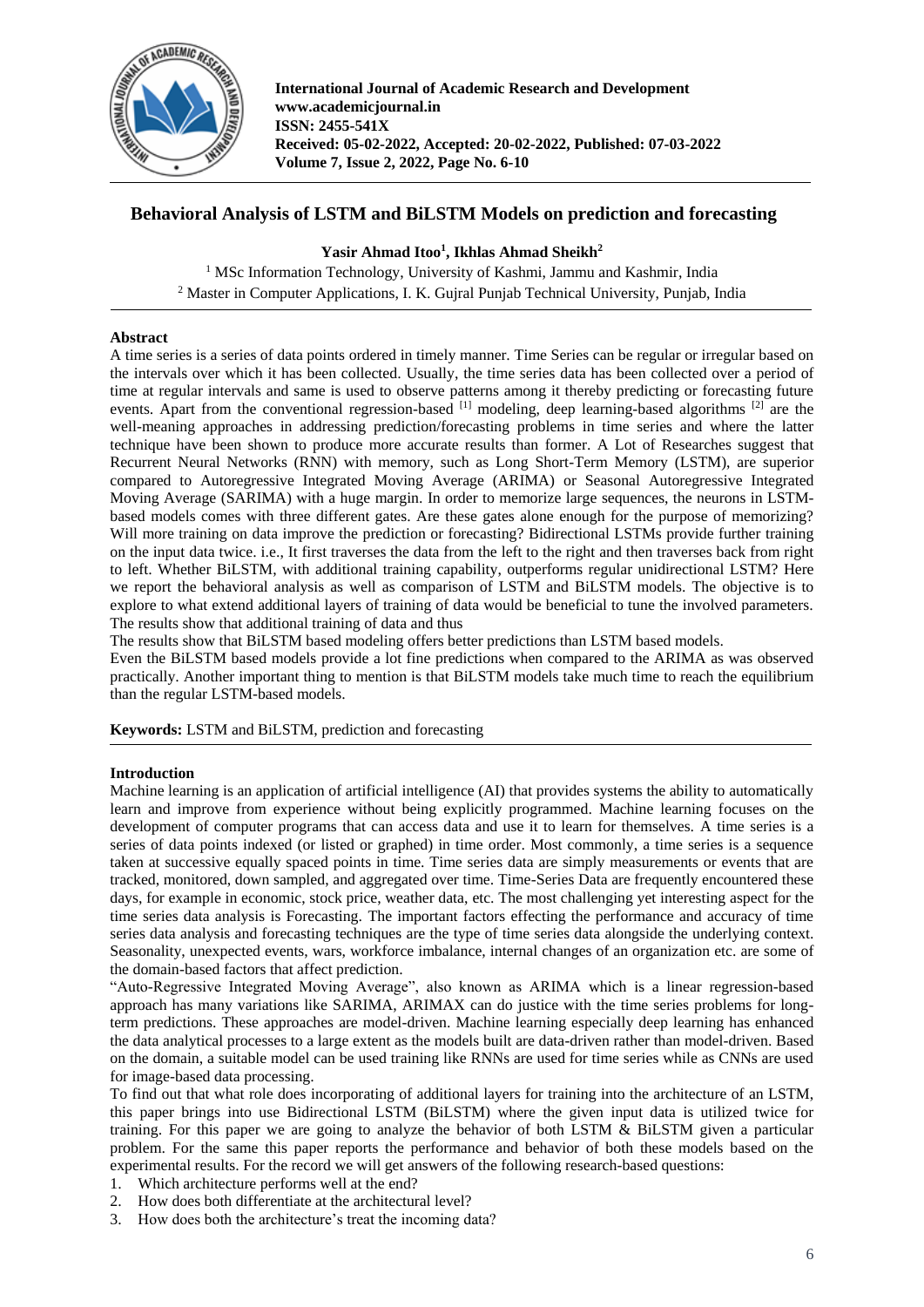4. Which one of the following is time and resource efficient?

In order to answer these queries, this paper conducts a series of experiments on the available time series data thereby puts forward the results. This paper gives deep understanding of the both architectures and provides sufficient evidence in support of the best one. Also, it helps one to understand what is the impact of the number of layers onto the results generated. It also provides useful insights regarding what and how the data should be used.

#### **Background**

# **A). Long Short-Term Memory (LSTM) Models**

As RNNs have difficulties in learning long-term dependencies. The LSTM-based models which are an extension for RNNs, are able to address the vanishing gradient problem in a very clean way. LSTMs have an edge over conventional feed forward neural networks and RNN in many ways. This is because of their property of selectively remembering patterns for long durations of time. LSTMs on the other hand, make small modifications to the information by multiplications and additions. With LSTMs, the information flows through a mechanism known as cell states. By this LSTMs can selectively remember or forget things based upon the gated values. This memory extension has the ability of remembering information over a longer period of time and thus enables reading, writing, or deleting information from these cell memories. The LSTM have the ability to make the decision of preserving or ignoring the memory information. The LSTM model is able to identify and capture important features from the inputs at each neuron/cell over a long period of time. Weights are assigned to the processing information during training and thereby decision regarding deleting or keeping of information is made. Therefore, LSTM model is able to learn which information is to be kept or removed. Generally, an LSTM model consists of three gates: output, input, and forget gates.

The forget gate makes the decision of preserving/removing the existing information, the input gate specifies the extent to which the new information will be added into the memory, and the output gate controls whether the existing value in the cell contributes to the output.

#### *I) Forget Gate.*

A forget gate is responsible for removing information from the cell state. The information that is no longer required for the LSTM to understand things or the information that is of less importance is removed via multiplication of a filter. This is required for optimizing the performance of the LSTM network. This gate takes in two inputs; h\_t-1 and x\_t, where h\_t-1 is the hidden state or output of the previous cell and x\_t is the input at that particular time step. The sigmoid function applied outputs a vector, with values ranging from 0 to 1, corresponding to each number in the cell state. Basically, the sigmoid function is responsible for deciding which values to keep and which to discard. If a '0' is output for a particular value in the cell state, it means that the forget gate wants the cell state to forget that piece of information completely. Similarly, a '1' means that the forget gate wants to remember that entire piece of information. This vector output from the sigmoid function is multiplied to the cell state. . This output is computed as:

# $f(t) = \sigma(Wfh[ht-1], Wfx[xt], bf)$

#### *II) Input Gate*.

The input gate is responsible for the addition of new information to the cell state. This gate consists of two layers: 1) a sigmoid layer, and 2) a tanh layer. This addition of information is basically three-step process.

a). Regulating what values need to be added to the cell state by involving a sigmoid function. This is basically very similar to the forget gate and acts as a filter for all the information from h\_t-1 and x\_t.

b). Creating a vector containing all possible values that can be added (as perceived from h $t-1$  and x t) to the cell state. This is done using the tanh function, which outputs values from  $-1$  to  $+1$ .

c). Multiplying the value of the regulatory filter (the sigmoid gate) to the created vector (the tanh function) and then adding this useful information to the cell state via addition operation. Once this three-step process is done with, it ensures that only that information is added to the cell state that is important and is not redundant. The following equation represents its mathematical equation:

$$
i(t) = \sigma(\text{With }[\text{ht} - 1], \text{Wix }[\text{xt}], \text{bi})
$$

$$
c^*t = \tanh(Weh [ht-1], Wcx [xt], bc
$$

where  $I(t)$  represent whether the value needs to be updated or not, and  $c<sup>o</sup>$  t indicates a vector of new candidate values that will be added into the LSTM memory.

## *III) Output Gate.*

This job of selecting useful information from the current cell state and showing it out as an output is done via the output gate. Here is its structure: The functioning of an output gate can again be broken down to three steps: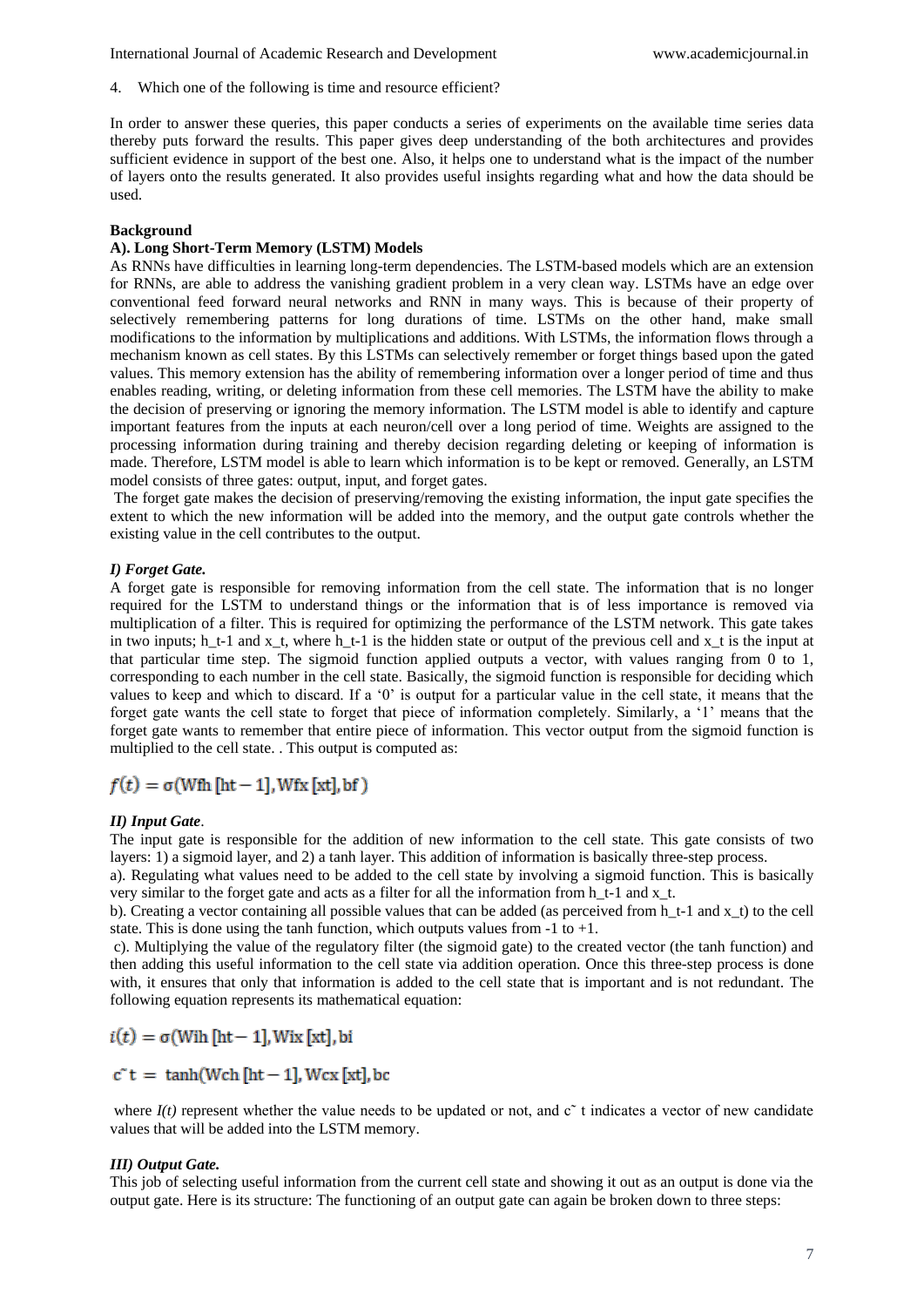International Journal of Academic Research and Development www.academicjournal.in

- 1. Creating a vector after applying tanh function to the cell state, thereby scaling the values to the range -1 to  $+1$ .
- 2. Making a filter using the values of h $t-1$  and x t, such that it can regulate the values that need to be output from the vector created above.
- 3. Multiplying the value of this regulatory filter to the vector created in step 1, and sending it out as an output and also to the hidden state of the next cell. This job of selecting useful information from the current cell state and showing it out as an output is done via the output gate. The following equation represents the formulas to compute the output:

 $o(t) = \sigma(W \circ h \cdot [ht-1], W \circ x \cdot [xt], b \circ)$ 

 $h(t) = o(t) * tanh(ct)$ 

Where *o(t)* is the output value, and *h(t)* is its representation as a value between −1 and 1.





# **B). Bidirectional LSTMs (BiLSTM)**

The bidirectional LSTMs which is an extension of the already described LSTM models applies two LSTMs to the input data. Firstly, an LSTM is applied on the input sequence in forward manner (i.e., forward layer) then reverse form of the input sequence is fed into the LSTM model in backward manner (i.e., backward layer). Applying the LSTM twice in forward as well as backward manner leads to improved learning long-term dependencies and thereby improves the results of the model.

# **An experimental study using LSTM and BiLSTM**

This paper compares the performance of LSTM, and BiLSTM in the context of predicting and forecasting weather time series.

# **A. Data Set**

The data which is available open source on one of the Government website of India over the internet (i.e., open Government Data (OGD) Platform India)<sup>[3]</sup>. The data in this data set is available for almost all the states of India and the data is available in monthly manner for about 100 years. Our prime focus of observation was the data available for the state of Jammu and Kashmir.

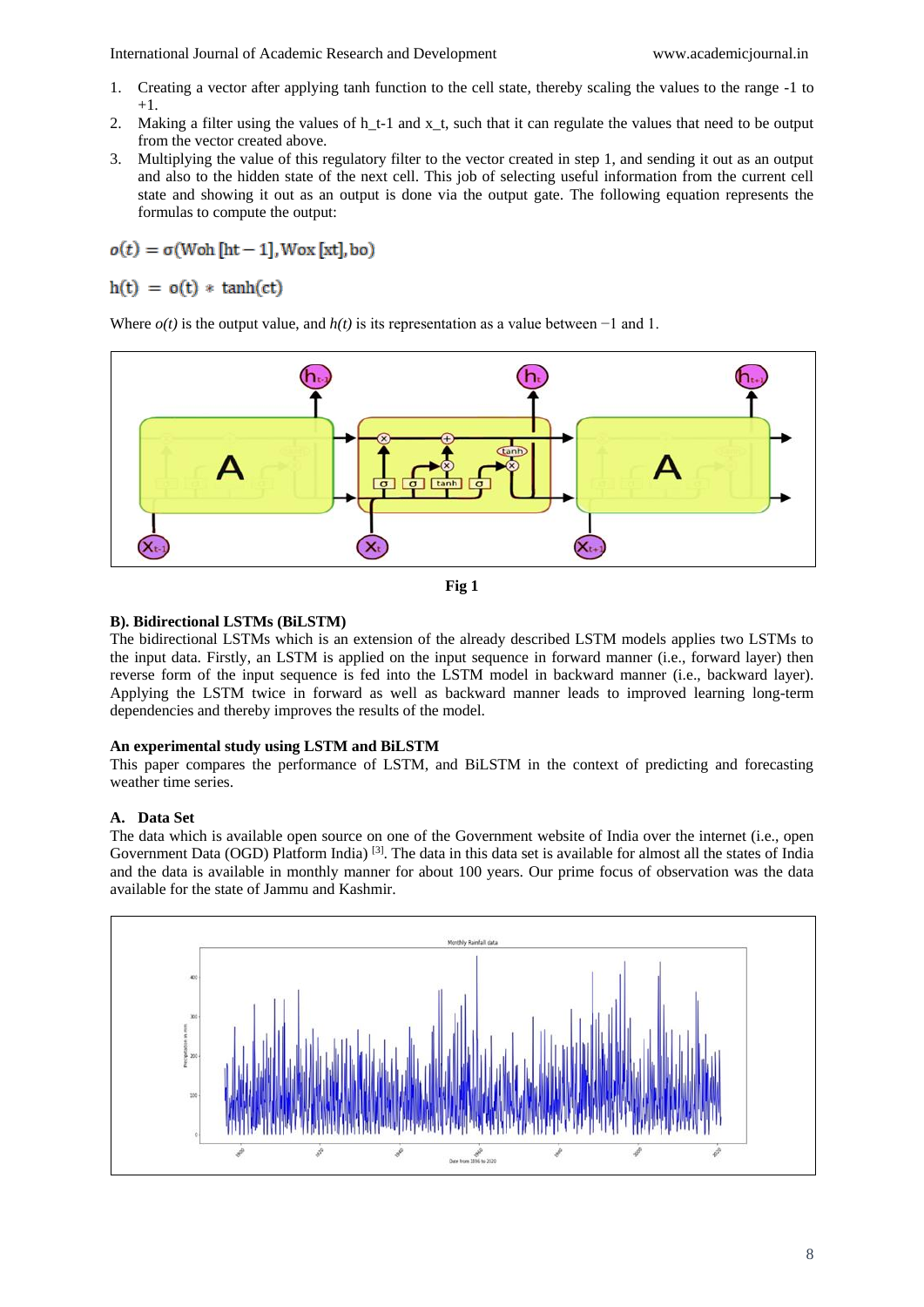



### **B. Training and Test Data**

The "Rainfall (in mm)" variable was chosen as the only feature of weather time series to be fed into the LSTMs [4] and BiLSTM <sup>[5]</sup> models. The data set was divided into training and test where 80% of each data set were used for training and 20% of each data set was used for testing the accuracy of models.

### **C. Assessment Metrics**

The purpose behind evaluating a model is to bring out a systematic approach that can measure the success, effectiveness and efficiency of the training exercise. Mean Absolute Error, Mean Squared Error and Root Mean Square Error  $[6]$  are the three metrics describing the performance of a predictive Regression Model. The main benefit of using RMSE is that it penalizes large errors. It also scales the scores in the same units as the forecast values. RMSE measures the differences between actual and predicated values. The formula for computing RMSE is:

$$
RMSE = \sqrt{\sum_{i=1}^{N} \frac{(yi - y'i)^{2}}{N}}
$$

Where N is the total number of observations, yi is the actual value; whereas,  $y<sup>2</sup>$  is the predicated value.

### **Algorithms**

Artificial Neural Networks (ANNs) allow training the model in a feed-forward manner i.e., traveling in one direction only without any mechanism of feedback from the past data. As a result, the output of any layer does not affect the training process performed on the same layer (i.e., no memory). Much or less these models perform the same as regression-based modelling. Such models are mainly used in pattern recognition. RNNs differ from ANNs as there exist a mechanism called feedback by which it can remember the past data (in parts). RNNs are dynamic as their state keeps on changing continuously until they reach the equilibrium status and are thus optimized. RNNs cannot preserve and thus does not remember long inputs which is their biggest disadvantage. To dealt with it Long Short-Term Memory (LSTM) was introduced which is an extension of RNNs. LSTMs remember long sequence of data through the utilization of several gates at neuron level which are as:

1) input gate, 2) forget gate, and 3) output gate. Furthermore, BiLSTMs are enhanced LSTMs, in which the model is trained in both directions (i.e., inputs to outputs, and outputs to inputs).

Two algorithms were developed each using LSTM & BiLSTM. Both the algorithms were fed the same data inorder to check the resulting behavior and comparison of the results. It is important to mention that there are many other factors that one should keep a good eye on like no. of epochs, batch size, activation function which for our case would be same for both the algorithms.

### **Results**

While evaluating our models we used different metrics to compute the results like Mean Absolute Error, Mean Square Error and Rooted Mean Squared Error (RMSE). The observed results are shown in the table given below:

| <b>Model</b> | MAE     | MSE     | RMSE    |
|--------------|---------|---------|---------|
| LSTM         | 1.01257 | 0.39856 | 0.6313  |
| BiLSTM       | ).09857 | -02104  | 0.14508 |

**Table 1**